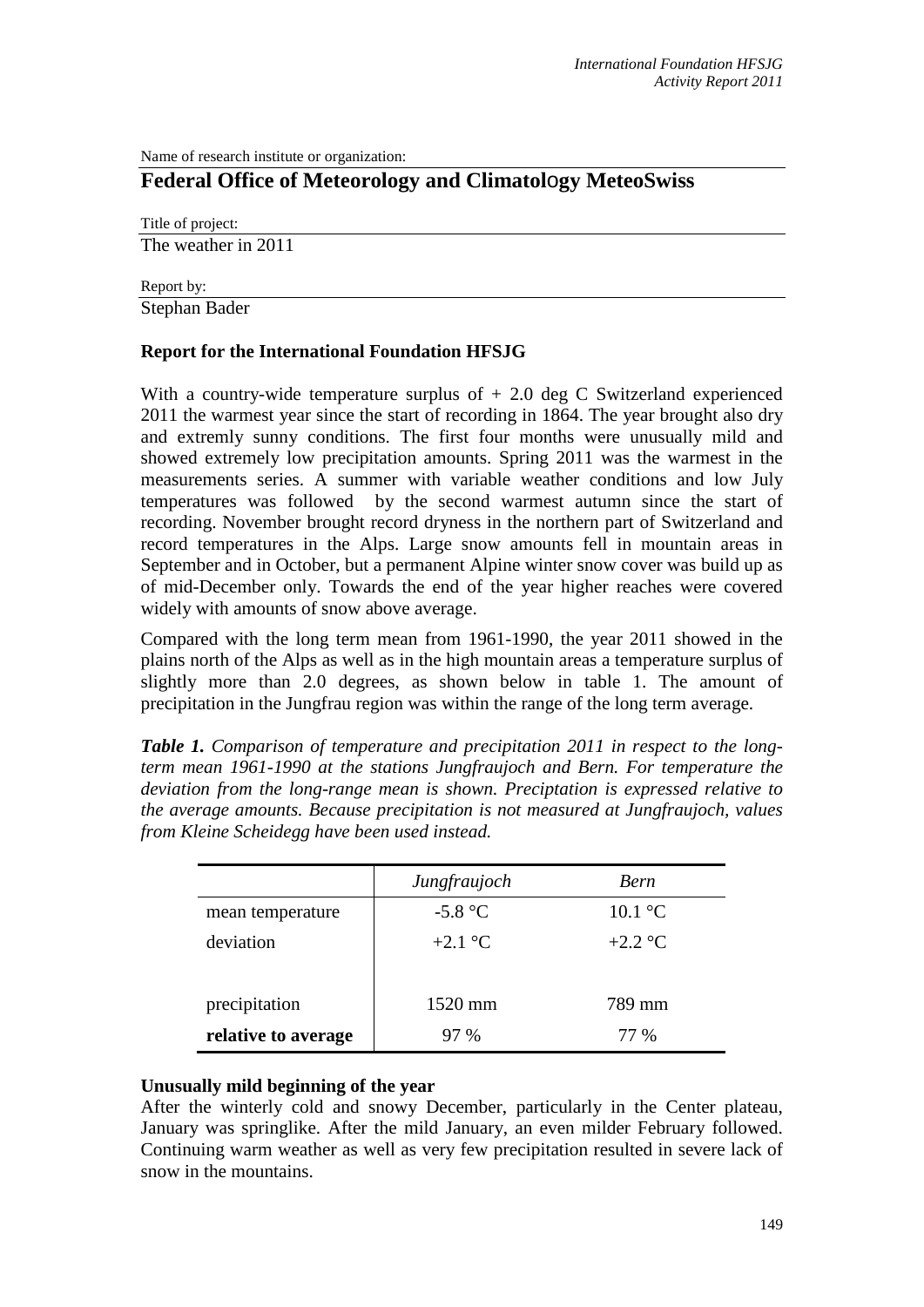#### **Record warm spell in spring**

The unusually warm spell reached its maximum in spring. Subtropical air mass brought summer to Switzerland with temperatures of over 25 degrees in the first half of April. Never, it had been as warm this early of the year. April came up with a further record, showing the earliest hot days since measurement began. The unusual continuing heat thus produced the warmest spring since the start of recording in 1864.

#### **The great drought**

Weather conditions were dominated by lack of precipitation since beginning of the year which resulted in pronounced drought. In the Upper Engadin occurred the driest beginning of the year; in the region of Engelberg, Central Switzerland, it was the third driest since the start of recording in 1864. In consequence of the dry weather lasting for months, there was acute continuous danger of forest fires all over the country from May.

#### **Summer storms**

June and July were characterized by intense storms. Mainly heavy hailstorms caused great damage in addition to severe rainfall followed by as dramatic flooding. The first two summer months were generally wet, and the month of July was the coldest since 2000. The rainy weather condition continued till mid-August. In the second half of August only did long-awaited midsummer prevail.

### **Snowfall and temperature records**

After the midsummer-like start of autumn, humid polar air brought unusually great quantities of fresh snow to the mountains. Once more, sunny and very mild weather conditions followed the winterly interlude. September 2011 finally became the fourth warmest since the start of recording, and in Lugano, the September mean temperature even reached a record. However, polar air abruptly stopped the summer-like conditions in the first days of October. Fresh snow covered higher reaches with 50 to 100 cm. Quick re-warming with massive snow melting and severe precipitation caused flooding with considerable damage.

During the steadily warm foehn weather in the first days of November, the maximum temperature in Altdorf reached 23.1 degrees which is an all times November high. Glarus experienced the warmest night in November since start of continuous (automatic) recordings in 1981. Only for 20 minutes, the temperature dropped slightly below 20 degrees.

As a result of permanent high-pressure conditions, precipitation widely held off, particularly from the Valais to Central Switzerland, to Lake Constance, from October 19 till end of November. November 2011 was the driest in these regions since the start of recording in 1864. The mild and very sunny autumn weather brought up the mildest November on mountain peak levels since measurement began in 1864. On Mount Säntis, November's temperatures were 6 degrees higher than the long standing series of reference measurement during the time period of 1961-1990. The previous record holder was at around 4 degrees. The continuous balmy late summer eventually brought forth the second warmest autumn averaged nationwide since the start of recording.

#### **Winter snow as of mid-December only**

After the slow beginning of winter, the longed for great amounts of snow finally fell in mid-December in many of the mountain regions. Above all and firstly the Valais was spoiled with snow, followed by the eastern Alps later on in December. In the lowlands it widely snowed for the first time on December 17. The north side of the